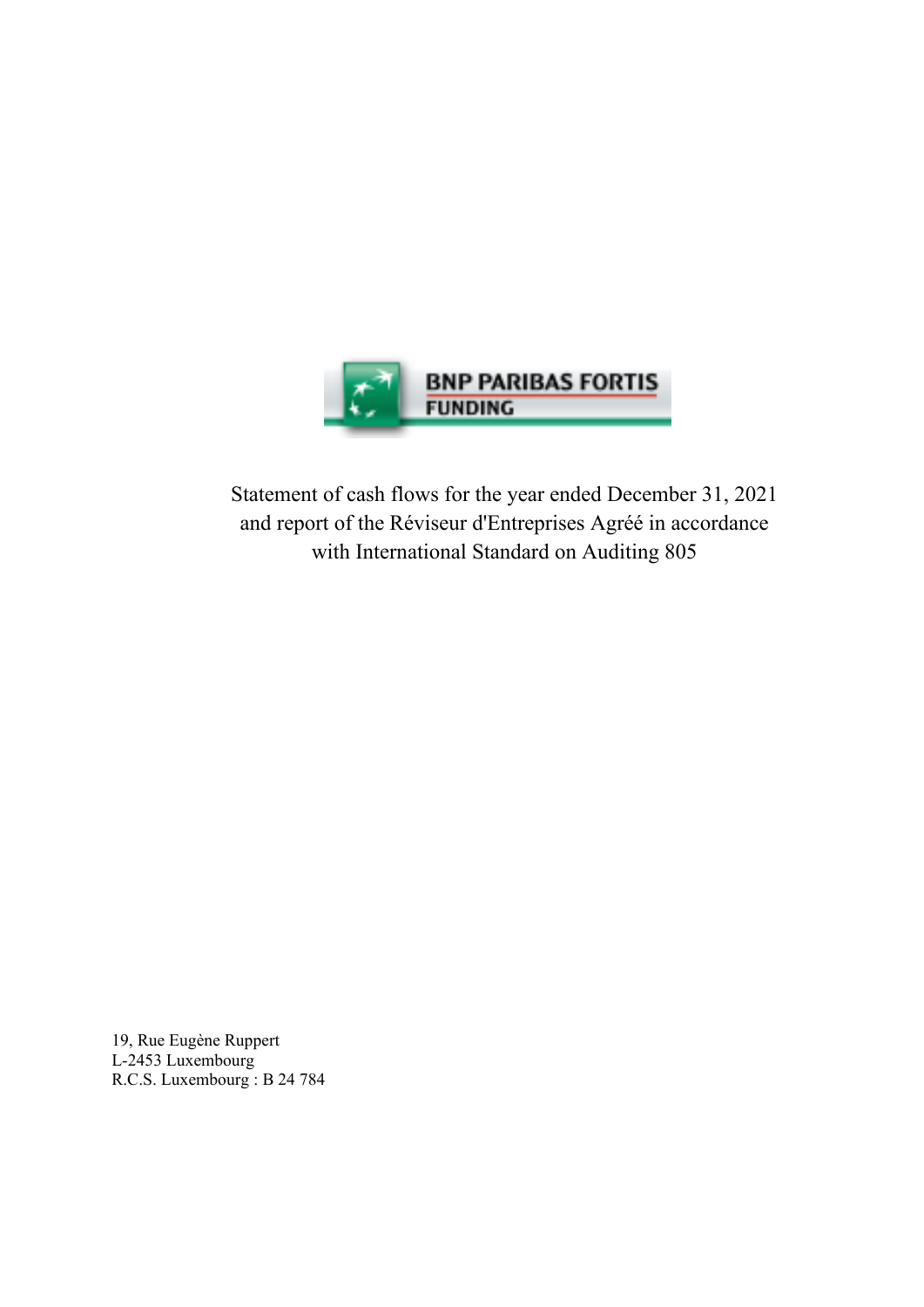# **Contents**

## Page

| Report of the Réviseur d'Entreprises Agréé in accordance with International |         |
|-----------------------------------------------------------------------------|---------|
| Standard on Auditing 805                                                    | $1 - 2$ |
| Statement of cash flows for the year ended December 31, 2021                |         |
| Notes to the statement of cash flows                                        | $4 - 5$ |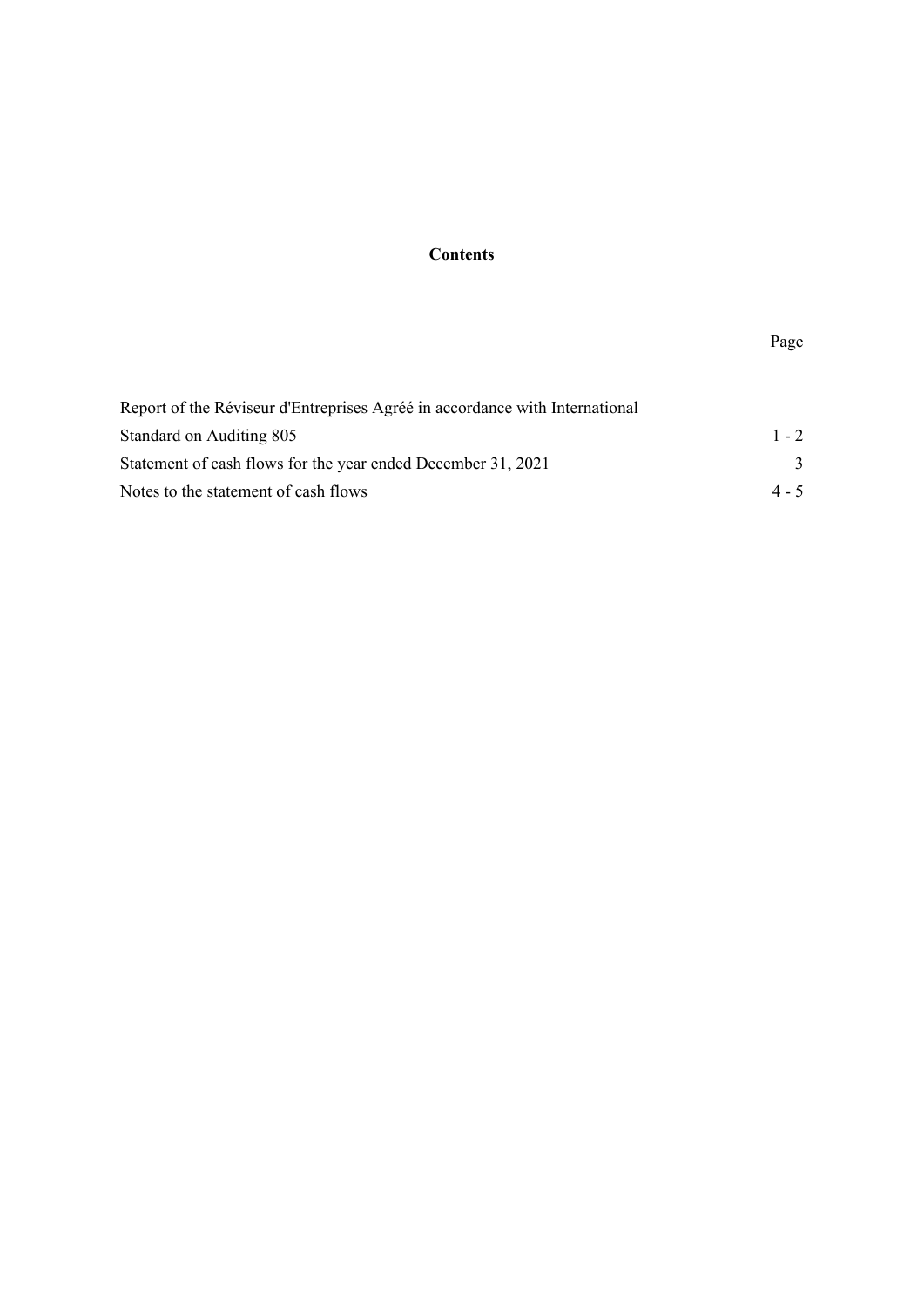

To the Management of BNP Paribas Fortis Funding S.A. 19, Rue Eugène Ruppert L-2453 Luxembourg Luxembourg

Deloitte Audit Société à responsabilité limitée 20 Boulevard de Kockelscheuer L-1821 Luxembourg

Tel: +352 451 451 www.deloitte.lu

# **REPORT OF THE REVISEUR D'ENTREPRISES AGREE IN ACCORDANCE WITH INTERNATIONAL STANDARD ON AUDITING 805**

#### **Opinion**

We have audited the statement of cash-flows schedule of BNP Paribas Fortis Funding S.A as at December 31, 2021 and other explanatory information (together "the schedule"). The schedule has been prepared by management using the basis of accounting described in Note 1.

In our opinion, the financial information in the schedule of BNP Paribas Fortis Funding S.A as at December 31, 2021 is prepared, in all material respects, in accordance with the basis of accounting described in Note 1.

#### **Basis for Opinion**

We conducted our audit in accordance with International Standards on Auditing (ISAs) as adopted for Luxembourg by the Commission de Surveillance du Secteur Financier (CSSF). Our responsibilities under those standards are further described in the Auditor's responsibilities for the Audit of the Schedule section of our report. We are independent of the Company in accordance with the ethical requirements that are relevant to our audit of the schedule in Luxembourg, and we have fulfilled our other ethical responsibilities in accordance with these requirements. We believe that the audit evidence we have obtained is sufficient and appropriate to provide a basis for our opinion.

#### **Emphasis of Matter - Basis of Accounting**

We draw attention to Note 1 to the schedule, which describes the basis of accounting. The schedule is prepared for the use of BNP Paribas Fortis Funding S.A. in the process of obtaining the approval of the Commission de Surveillance du Secteur Financier on the prospectus to be submitted. As a result, the schedule may not be suitable for another purpose. Our opinion is not modified in respect of this matter.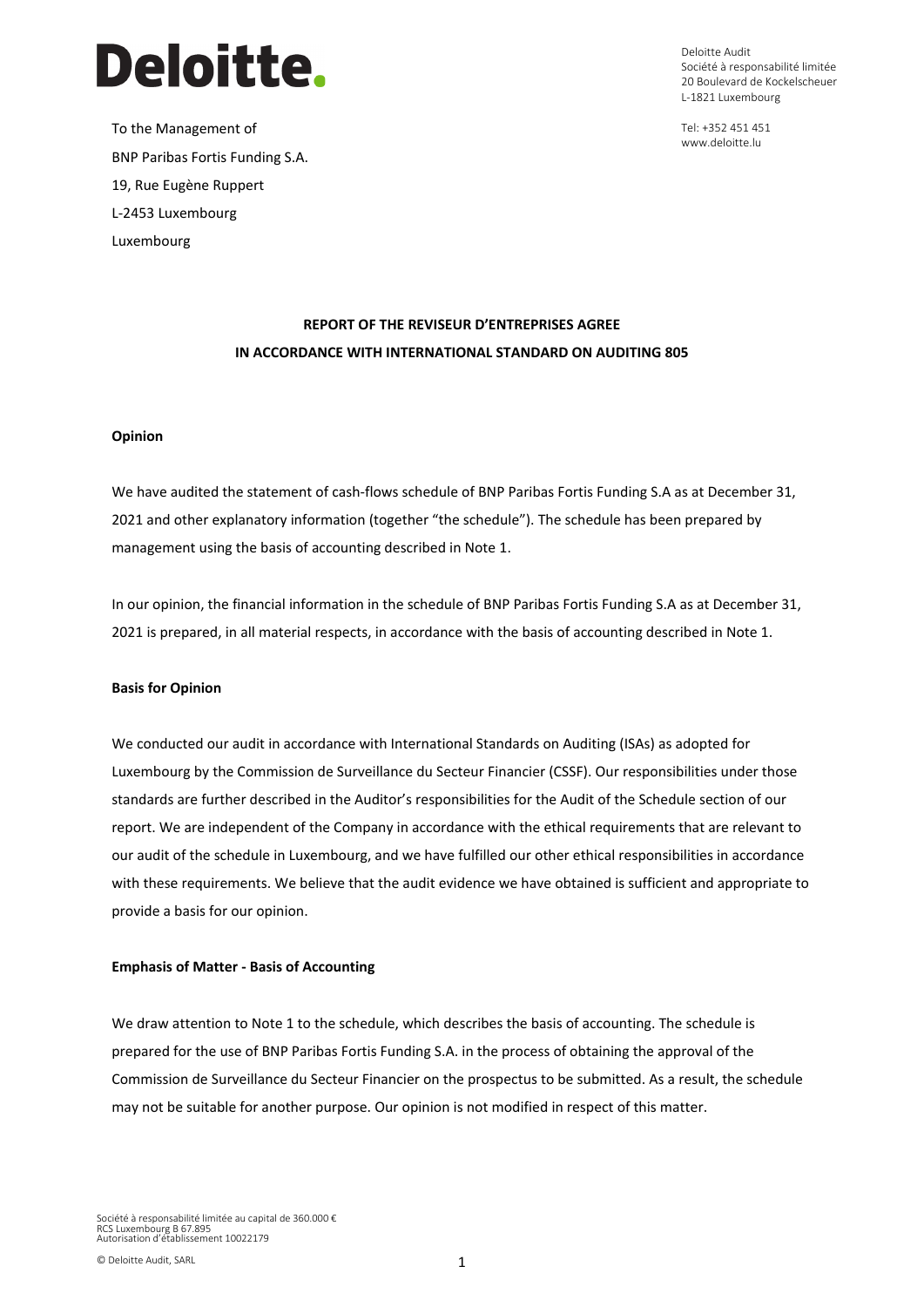# Deloitte.

#### **Responsibilities of the Board of Directors and Those Charged with Governance for the Schedule**

The Board of Directors is responsible for the preparation of the schedule in accordance with the basis of accounting described in Note 1, and for such internal control as the Board of Directors determines is necessary to enable the preparation of the schedule that is free from material misstatement, whether due to fraud or error.

In preparing the schedule, the Board of Directors is responsible for assessing the Company's ability to continue as a going concern, disclosing, as applicable, matters related to going concern and using the going concern basis of accounting unless the Board of Directors either intends to liquidate the Company or to cease operations, or has no realistic alternative but to do so.

#### **Responsibilities of the Réviseur d'Entreprises Agréé for the Audit of the Schedule**

Our objectives are to obtain reasonable assurance about whether the schedule is free from material misstatement, whether due to fraud or error, and to issue an auditor's report that includes our opinion. Reasonable assurance is a high level of assurance, but is not a guarantee that an audit conducted in accordance with ISAs as adopted for Luxembourg by the CSSF will always detect a material misstatement when it exists. Misstatements can arise from fraud or error and are considered material if, individually or in the aggregate, they could reasonably be expected to influence the economic decisions of users taken on the basis of this schedule.

For Deloitte Audit, *Cabinet de révision agréé*

PP

Ekaterina Volotovskaya

Martin Flaunet, *Réviseur d'entreprises agréé* Partner

Luxembourg, April 14, 2022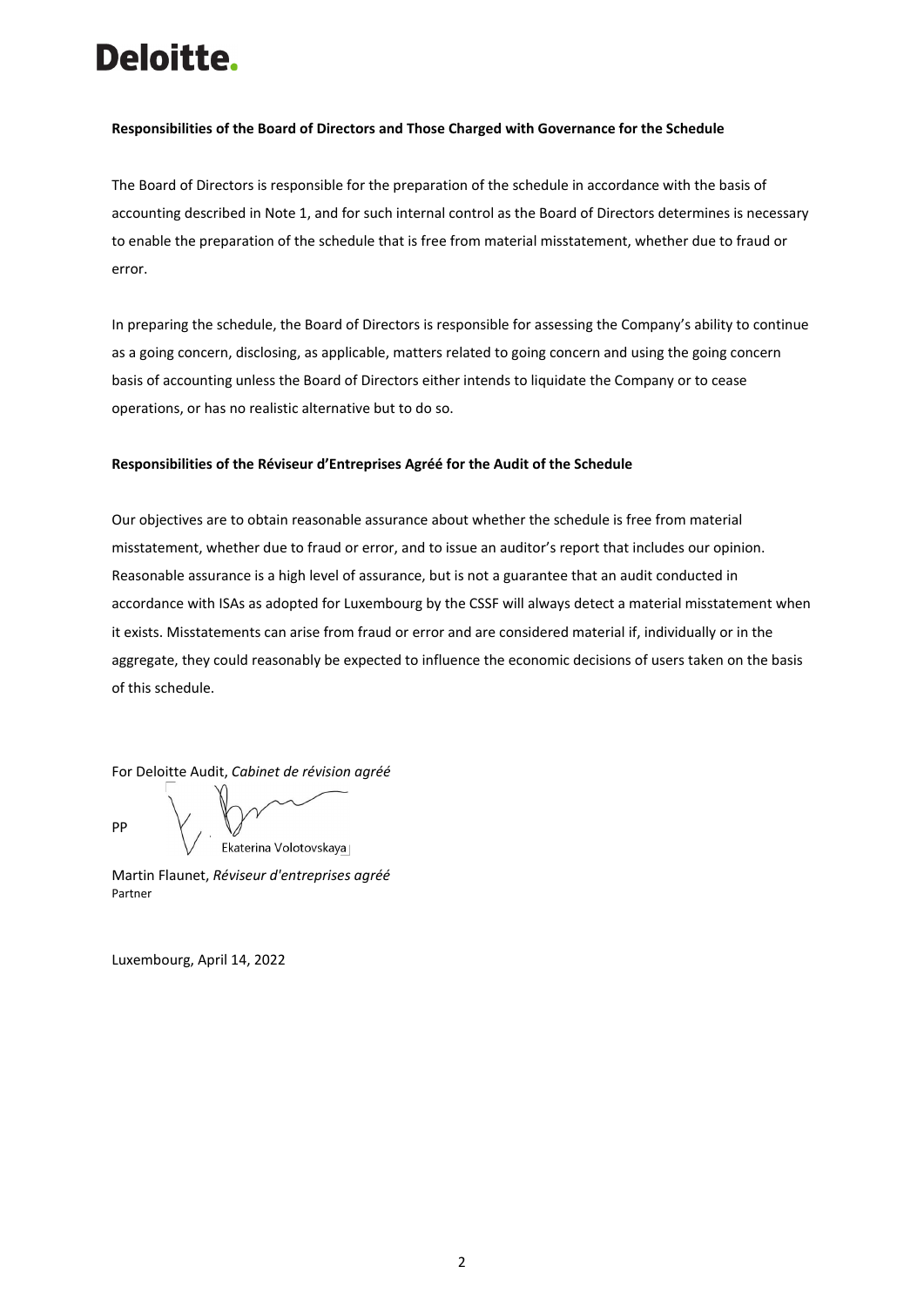# **Statement of cash flows for the year ended December 31, 2021**

| <b>CASH FLOWS FROM OPERATING ACTIVITY</b>                                                                  | 2021             |
|------------------------------------------------------------------------------------------------------------|------------------|
| Profit before taxation (I)                                                                                 | 741.888          |
| Depreciation and amortisation                                                                              | 4.368.131        |
| Amortisation issue premiums and option premium paid and received                                           | (4.358.320)      |
| Other changes including un(realised) foreign exchange gains / losses                                       | 43.367           |
| Total non-monetary adjustments other than financial instruments at fair value through profit or loss (II)  | 53.177           |
| Increase of long-term loans to affiliated undertakings and of bonds purchased from affiliated undertakings | (129.281.000)    |
| Redemption of long-term loans to affiliated undertakings                                                   | 520.180.253      |
| Issuance of bonds                                                                                          | 129.281.000      |
| Redemption of bonds                                                                                        | (520.046.337)    |
| Net variance of the operating assets and liabilities (III)                                                 | 133.915          |
| Tax paid (IV)                                                                                              | (118.988)        |
| <b>TOTAL CASH FLOWS FROM OPERATING ACTIVITY (A) = (I) + (II) + (III) + (IV)</b>                            | 809.992          |
| <b>CASH FLOWS FROM INVESTING ACTIVITY</b>                                                                  |                  |
| TOTAL CASH FLOWS FROM INVESTING ACTIVITY (B)                                                               | $\boldsymbol{0}$ |
| <b>CASH FLOWS FROM FINANCING ACTIVITY</b>                                                                  |                  |
| Cash flows in relation to the shareholders (dividends paid)                                                | (630.000)        |
| TOTAL CASH FLOWS FROM FINANCING ACTIVITY (C)                                                               | (630.000)        |
| NET CASH FLOWS USED $(A) + (B) + (C)$                                                                      | 179.992          |
| CASH AND CASH EQUIVALENTS                                                                                  |                  |
| Cash and cash equivalents at the beginning of the period                                                   | 3.640.975        |
| Cash and cash equivalents at the end of the period                                                         | 3.820.967        |
| Net increase in cash and cash equivalents                                                                  | 179.992          |
| <b>Interest paid</b>                                                                                       | (29.778.545)     |
| <b>Interest received</b>                                                                                   | 31.540.147       |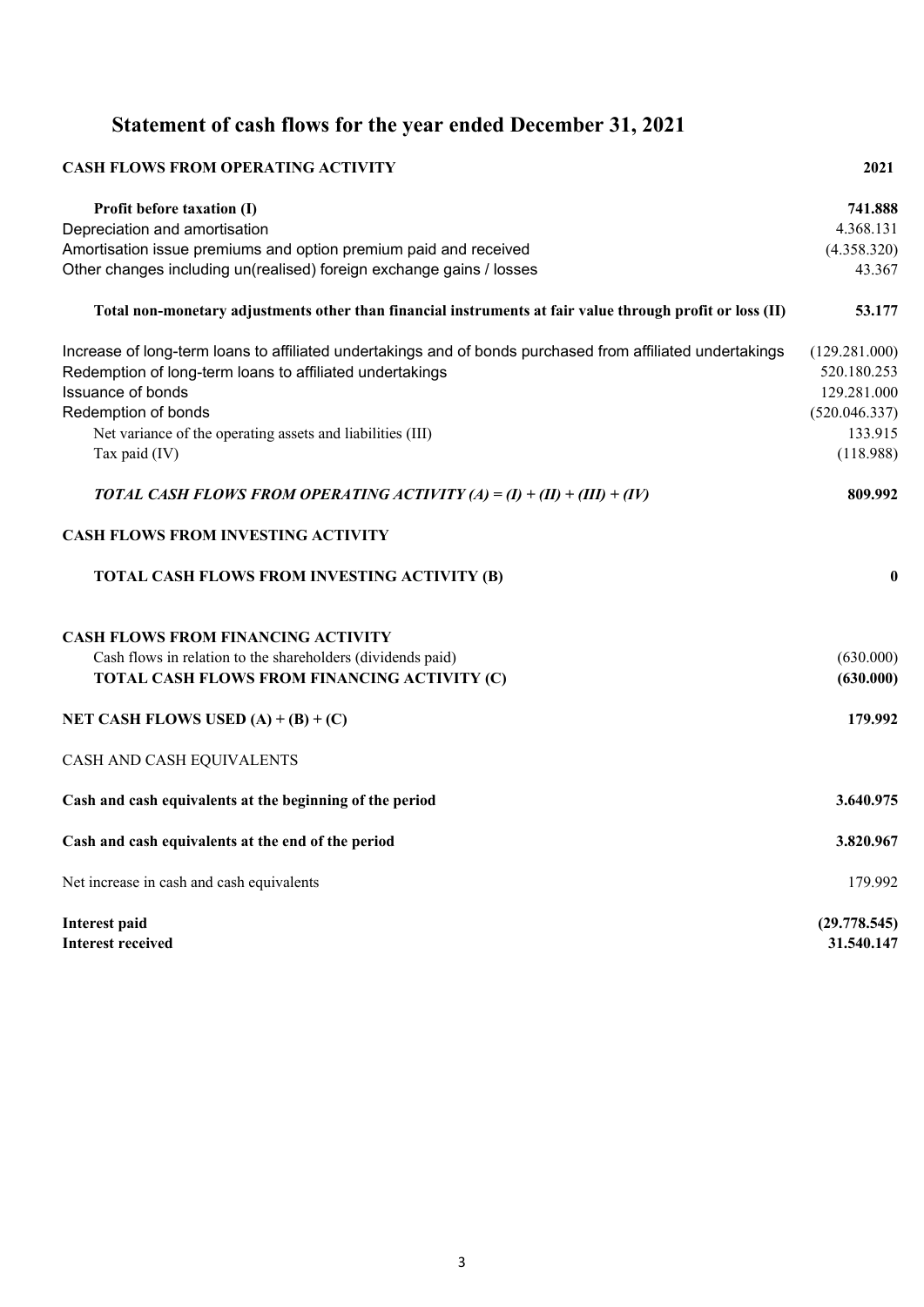#### **Notes to the Statement of cash flows for the year ended December 31, 2021**

#### **1. Basis of accounting**

BNP Paribas Fortis Funding S.A., ("the Company") prepares its annual accounts in compliance with the legal requirements and generally accepted accounting principles in the Grand-Duchy of Luxembourg. The accounting principles and valuation criteria are defined and implemented by the Board of Directors, apart from those stipulated by the law.

The annual accounts as at and for the year ended December 31, 2021 have been audited and the audit report was signed on March 24, 2022.

The attached cash flow statement has been prepared by using the balance sheet as at December 31, 2021 and the profit and loss account for the year then ended, which were prepared by the Company in accordance with Luxembourg legal and regulatory requirements relating to the preparation of the annual accounts as described above.

For further information one may refer to the audited published annual accounts of BNP Paribas Fortis Funding S.A. for the year ended December 31, 2021.

This statement of cash flows is not part of a full set of the IFRS financial statements, nor has BNP Paribas Fortis Funding S.A. ever published a full set of the IFRS financial statements.

BNP Paribas Fortis Funding S.A. presented the attached statement of cash flows in Euro.

The Company has used the following principles for the purpose of presentation and classification in this statement of cash flows:

Cash flows are inflows and outflows of cash and cash equivalents. Cash may comprise cash on hand and demand deposits. Cash equivalents are short-term, highly liquid investments that are readily convertible to known amounts of cash and which are subject to an insignificant risk of changes in value.

The statement of cash flows shall report cash flows during the period classified by operating, investing and financing activities.

#### **Operating activities**

Operating activities are the principal revenue-producing activities of the company and other activities that are not investing or financing activities. Cash flows from operating activities are primarily derived from the principal revenue-producing activities of the company. Therefore, they generally result from the transactions and other events that enter into the determination of profit or loss.

The company reports cash flows from operating activities using the method whereby profit or loss is adjusted for the effects of transactions of a non-cash nature, any deferrals or accruals of past or future operating cash receipts or payments, and items of income or expense associated with investing or financing cash flows.